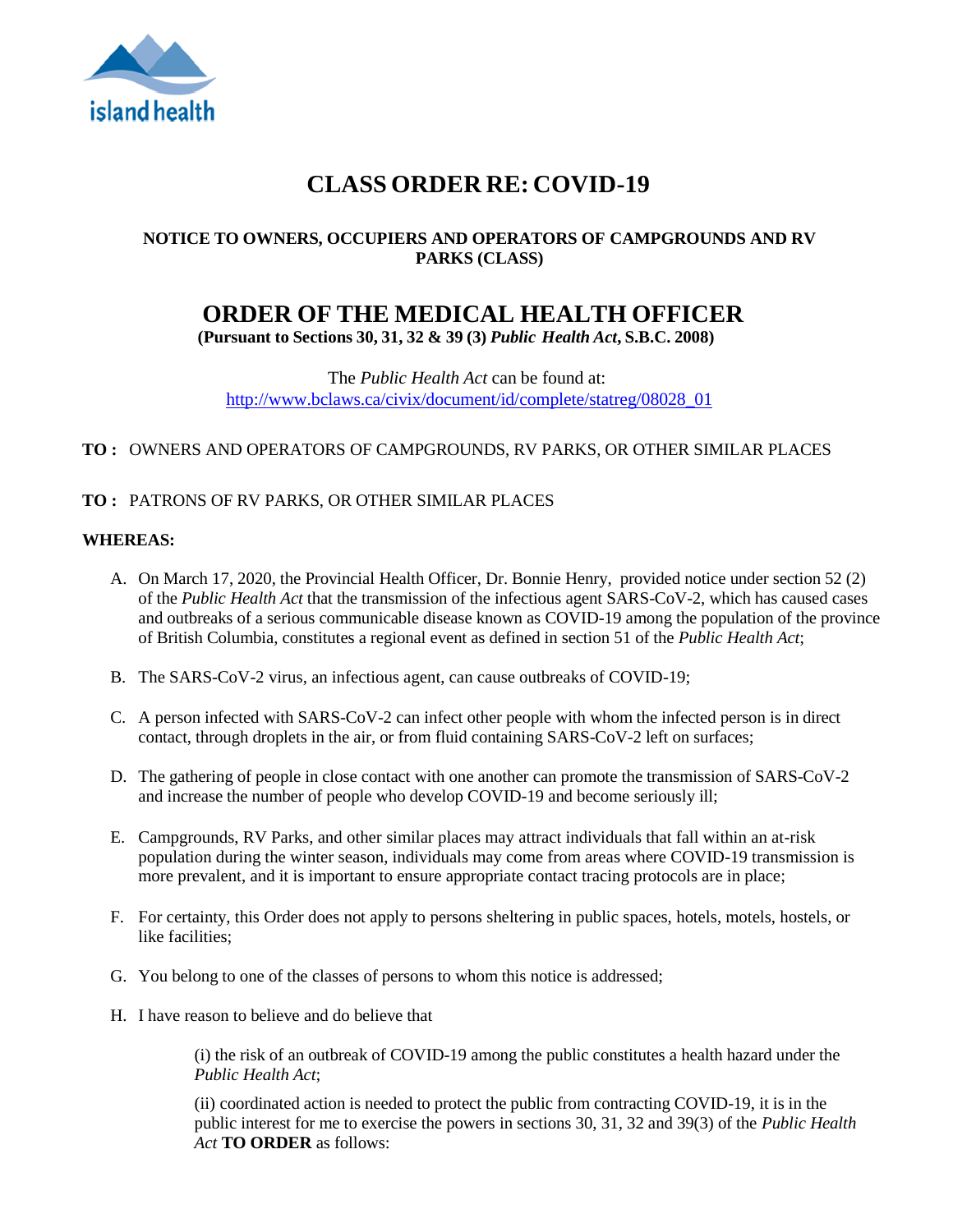#### **Definitions in this Order:**

**"camp"** means to occupy a campsite, to set up a tent or other shelter or to remain overnight;

**"campground"** means one or more campsites or areas in which persons are accommodated to camp;

"**owner**" includes an occupier or operator or person otherwise responsible for a place;

**"patron"** means persons staying at a campground or RV park overnight;

**"recreational vehicle"** means a self-propelled vehicle or trailer, primarily designed as a temporary living quarters for recreational or travel use;

**"RV park"** means a campground that includes sites to accommodate recreational vehicles;

- 1. The owner must
	- a. Collect the first and last names, telephone number, and email address (if available) of every patron who stays at the campground, RV park, or similar place;
	- b. Permanent address where patron normally resides;
	- c. Collect the first and last names and telephone number of an emergency contact or next of kin of every patron; and
	- d. Retain and secure this information for thirty days following the occupancy of the patron at the campground or RV park, in case there is a need for contact tracing for COVID-19 virus on the part of the medical health officer, in which case the information must be provided to the medical health officer. Securely destroy the information collected for the purposes of this Order, after the thirty-day period expires.
- 2. Patrons must
	- a. Provide complete and accurate contact information described in section 1.

This Order does not have an expiration date.

You are required under section 42 of the *Public Health Act* to comply with this Order. Failure to comply with this Order is an offence under section 99 (1) (k) of the *Public Health Act*.

Pursuant to section 54(1)(h) of the *Public Health Act*, and in accordance with the emergency powers set out in part 5 of the *Public Health Act*, no MHO employed by the Vancouver Island Health Authority (Island Health) will be accepting requests for reconsideration, requests for review, or requests for reassessment of this Order.

If you fail to comply with this Order, I have the authority to take enforcement action against you under Part 4, Division 6 of the *Public Health Act.*

You may contact me at:

Dr. Richard Stanwick, Chief Medical Health Officer Suite 430 – 1900 Richmond Road Victoria, British Columbia V8R 4R2